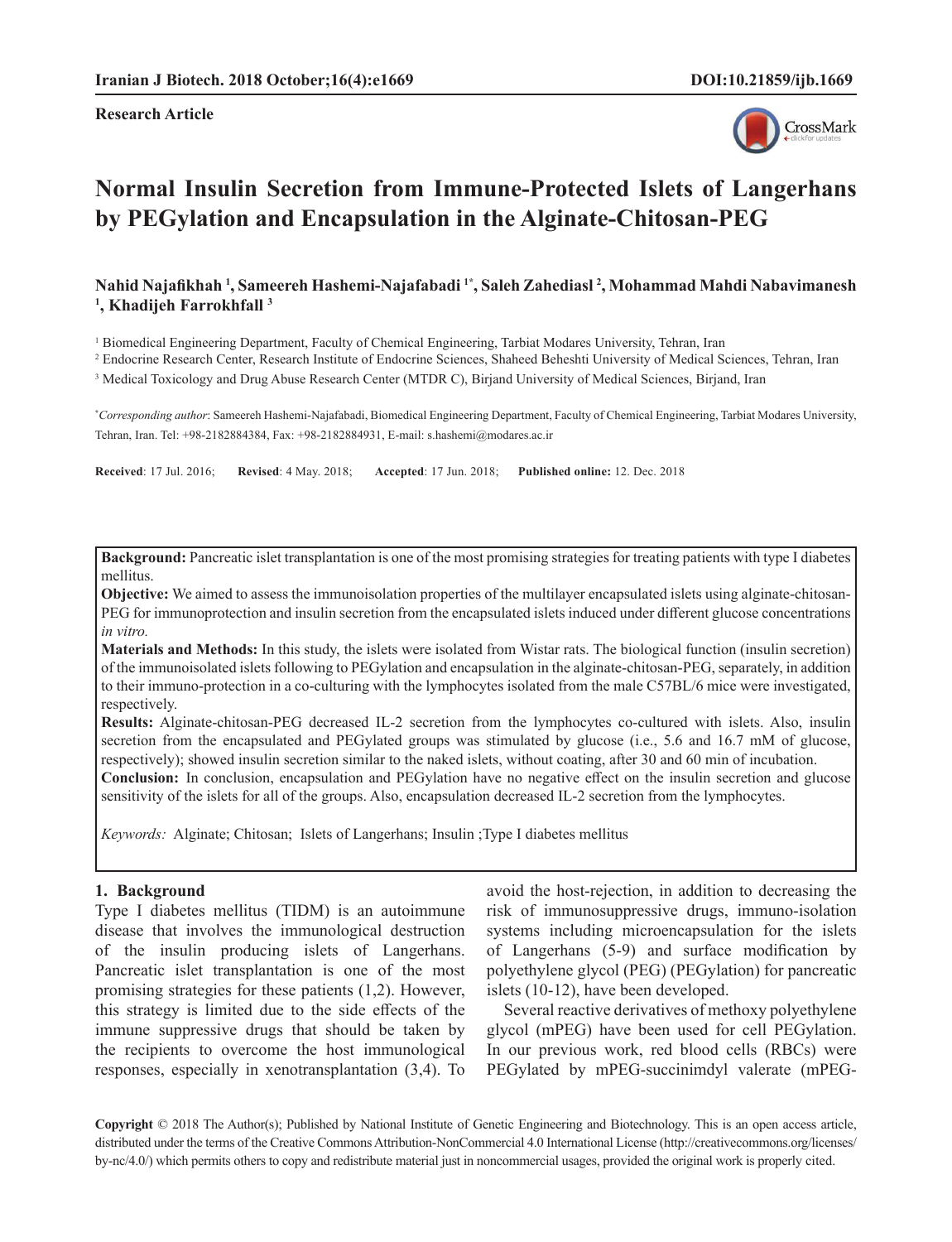SVA) and mPEG-succinimidyl carbonate (mPEG-SC), separately. The results showed that mPEG-SVA was more effective (13).

Additionally, Aghajani-Lazarjani *et al*. optimized islets PEGylation using mPEG-SPA. The factors of reaction time, the ratio of longer polymer in the mixture of mPEGs, and polymer concentration were considered (14). In another study involving islet PEGylation using mPEG-succinimdyl propionic acid (mPEG-SPA) and mPEG-SC, separately, it was shown a better immunological protection using mPEG-SC (10). As well, in our previous study (the data not shown) the results showed that mPEG-SVA had more efficiency than mPEG-SC to protect the islets from the immune system.

Pancreatic islets may also be encapsulated in the semi-permeable membranes. The membranes are designed to allow diffusion of the glucose and insulin but prevent immunological intermediates (5).

Several studies have so far been presented on the properties of the different materials for encapsulation such as chitosan, which is a natural polymer obtained from chitin after N-deacetylation by alkaline treatment. Chitosan is non toxic, biocompatible, and has antimicrobial properties (15). Alginate-poly-L-lysine (PLL) capsules for pancreatic islets were introduced by Lim and Sun (8). In addition, many researchers have investigated encapsulation using different polycations such as chitosan and poly-L-ornithine (PLO). Azadi *et al*, have used dextran–spermine as a polycation together with alginate as a polyanion for coencapsulation of pancreatic islets and pentoxifylline as an immunosuppressive drug to develop a cell therapy system for the possible treatment of insulin dependent diabetes mellitus (16).

Encapsulation containing three layers is a more protective immunoisolation system. However, these three layers increase the total volume of the microcapsules. In our previous study (17), we introduced a novel immunoisolation system with three layers, using a combination of encapsulation and PEGylation containing alginate-PLO-mPEG that reduces the microcapsules' volume in comparison to the previous three layer encapsulations. **Figure 1** shows a schematic picture of the islet encapsulation, PEGylation and also, a combination of PEGylation and encapsulation.

## **2. Objectives**

In the present study, the immunoisolation properties of the multilayer encapsulated islets using alginatechitosan-PEG was investigated for immunoprotection and insulin secretion from the encapsulated islets induced under different glucose concentrations.



**Figure 1.** A schematic drawing of (a) PEGylation, (b) encapsulation, and (c) a combination of encapsulation and PEGylation.

#### **3. Materials and Methods**

#### *3.1. Materials*

mPEG-SVA of 5 and 10 kDa were purchased from Lysan Bio Inc. Chitosan (85% deacetylation), propidium iodide (PI) and HEPES were obtained from Sigma Aldrich. RPMI-1640 medium, fetal bovine serum (FBS), nonessential amino acid solution (MEM), and penicillin/ streptomycin antibiotics were purchased from GIBCO. Alginate with high G block content was obtained from BDH. Bovine serum albumin (BSA) and acridine orange (AO) were purchased from Merck. Mouse IL-2 kit was obtained from Ebioscience (San Diego, CA, USA). Insulin ultrasensitive kit and collagenase P were purchased from Mercodia and Roche, respectively.

#### *3.2. Islet Isolation*

Following 16 h fasting, adult male Wistar rats (170- 190 g, 2.5-3.0 months old), were anesthetized and their abdomen was opened. Briefly, according to the previous study in our group 10 mL of collagenase  $(0.5 \text{ mg.mL}^{-1})$  in HBSS was gently injected into the common bile duct. The inflated pancreas was incubated in water bath at 37 °C for 17 min and then the digestion process was terminated using cold Hanks solution. The tube was shaken for 1 min and the obtained suspension was filtered (using 200 µm filter) into a glass container. The supernatant was removed, a process which was repeated three times. After the last aspiration, the islets were handpicked (all steps were performed on ice) (10).

## *3.3.PEGylation of the Islets*

According to our previous work (17), a group of the isolated islets was handpicked and suspended in the Hanks solution  $(30 \text{ islets.mL}^{-1})$  and mixed with a mixture of 5 kDa mPEG-SVA (25%) and 10 kDa mPEG-SVA (75%). Then, they were incubated at 37  $\rm{^{\circ}C}$  and 5% CO<sub>2</sub> condition for 60 min. After washing the PEGylated islets, they were investigated for insulin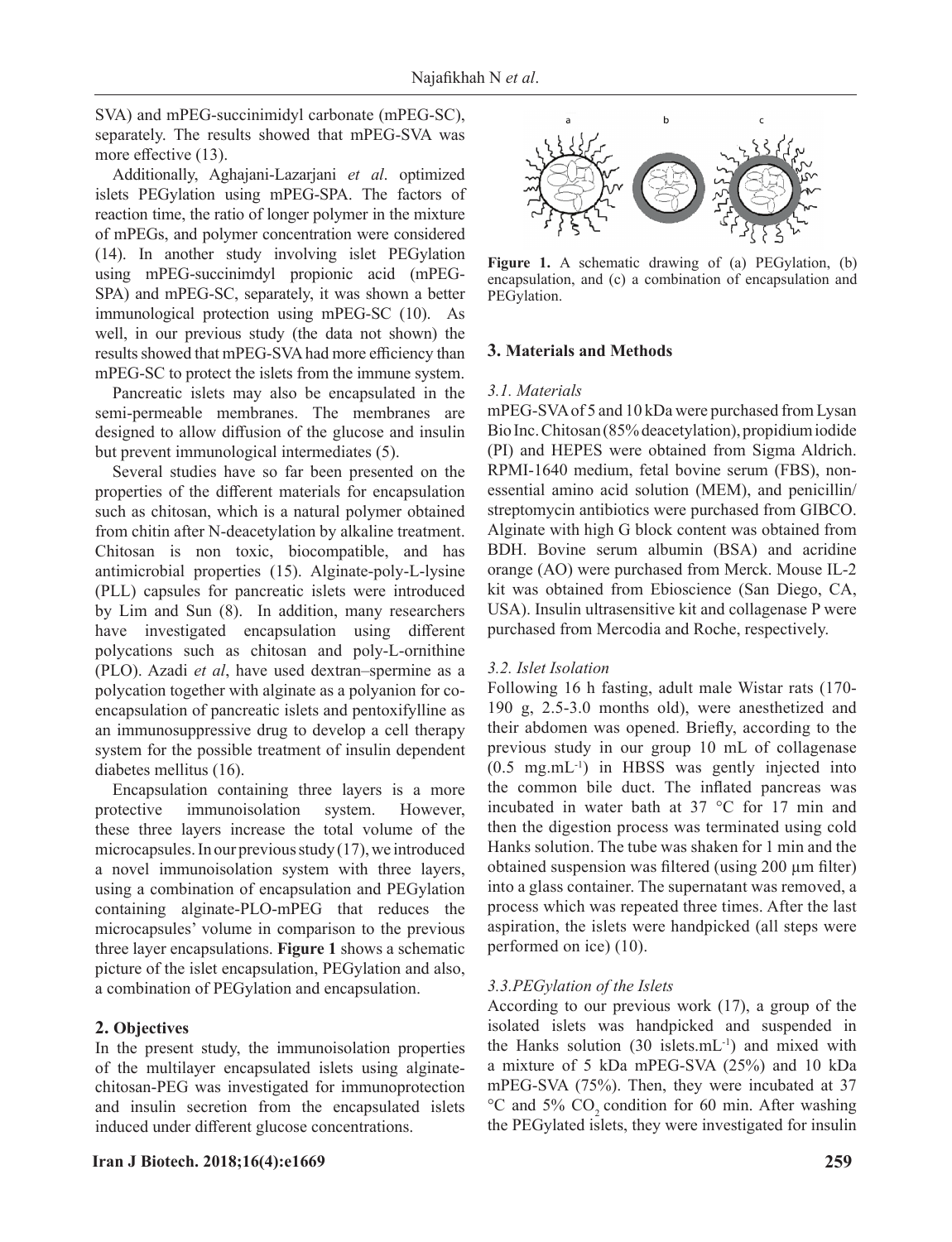secretion according to the following sections (all steps were performed on ice).

# *3.4. Encapsulation of the Islets Using Alginate Chitosan-PEG*

A group of the isolated islets were suspended in alginate solution (2% w/v containing 2 g alginate in 100 mL normal saline)  $(30 \text{ islets.mL}^{-1})$ . Then, using a syringe pump and encapsulator device, it was dropped  $(7 \text{ mL.min}^{-1})$  into CaCl<sub>2</sub> solution  $(100 \text{ m})$ mM) in which the hydrogel was constructed. The obtained microcapsules remained in  $CaCl<sub>2</sub>$  solution for 15-30 min. The encapsulated islets were then suspended in chitosan solution (1% w/v containing 0.1 g chitosan dissolved in 10 mL acetic acid 0.1 N) for 15 min. The microcapsules were then diluted in mPEG-SVA solution (0.1% w/v) in Hanks' balanced salt solution (HBSS, pH 8) for 30 min (all of the steps were performed on the ice) (18) After washing, the encapsulated islets they were investigated for the insulin secretion and immunological reactions according to the following sections.

# *3.5. Leukocytes Isolation*

The leukocytes were isolated from male C57BL/6 mice (12 weeks, 25-30 g), according to the previous work in our group (10).

## *3.5.1. Immunological Reactions Investigation*

The immunological reactions were investigated by coculturing 12-16 encapsulated or free islets (without any coating, as control) with  $2 \times 10^5$  leukocytes, according to our previous work (18).

## *3.5.2. Glucose-Stimulated Insulin Secretion*

Glucose-stimulated insulin secretion was assessed at two glucose concentrations (5.6 and 16.7 mM) for 3 groups of the isolated islets (islets without any coating (as control), encapsulated islets, and PEGylated islets), separately. For each glucose concentration, 8 replications of 4 islets were randomly selected and placed in 24-well plates. Two milliliter of Krebs Ringer solution [117 mmoL.L-1 NaCl, 2.5 mmoL.L<sup>-1</sup> CaCl<sub>2</sub>, 1.2 mmoL.L<sup>-1</sup> KH<sub>2</sub>PO<sub>4</sub>, 1.2 mmoL.L<sup>-1</sup> MgSO<sub>4</sub>, and 24.6 mmoL.L<sup>-1</sup> NaHCO<sub>3</sub>, (pH 7.4), BSA 0.5 g.dL<sup>-1</sup>] containing 5.6 or 16.7 mM glucose was added to each well and incubated at 37 °C and 5% CO<sub>2</sub> for 60 min. After 30 and 60 min, 500  $\mu$ L of the supernatant was sampled from each well and stored at -70 °C for insulin analysis (10, 19). The amount of insulin secreted by the islets in all groups and under two different glucose concentrations, were measured using rat insulin Elisa kit (19).

# *3.6.Viability Test*

Viability of the islets was assessed by microscopic examination using AO-PI staining in each group after 60 min incubation in glucose solution. The islets were exposed to 50 µL AO and 950 µL PI in 1 mL incubation solution and evaluated using the fluorescence microscope (Nikon, Japan). The viable and dead cells were identified as green- and redcolored, respectively (10).

# *3.7. Statistical Analysis*

Statistical analysis was carried out using PRISM version 5.0 program package with data expressed as mean  $\pm$ SEM. Two-way ANOVA followed by Bonferroni test were used to analyze the difference between the groups. P-value less than 0.05 was considered statistically significant.

# **4. Results**

# *4.1. The Effects of Encapsulation and PEGylation on the Islet Viability*

The isolated islets were PEGylated and encapsulated, in separated groups, according to sections 3.3 and 3.4, and their viability were investigated. As it can be seen in **Figure 2**, the PEGylated, encapsulated, and control islets, incubated in Krebs Ringer solution (pH 7.4) containing 5.6 or 16.7 mM glucose, respectively, were viable after 60 min incubation.

# *4.2.The Effects of Islet Immuno-isolation*

The amounts of IL-2 secreted from the co-cultured



**Figure 2.** The viability (using AO-PI staining) of the control and PEGylated islets: the viable (a) and control (b) PEGylated islets incubated in the Krebs Ringer solution (pH 7.4) containing 5.6 mM glucose after 60 min incubation. (c) control and (d) PEGylated islets incubated in the Krebs Ringer solution (pH 7.4) containing 16.7 mM glucose after 60 min incubation. (e) control and (f) encapsulated islets incubated in the Krebs Ringer solution (pH 7.4) containing 5.6 mM glucose after 60 min incubation, and (g) control and (h) the encapsulated islets incubated in the Krebs Ringer solution (pH 7.4) containing 16.7 mM glucose after 60 min incubation.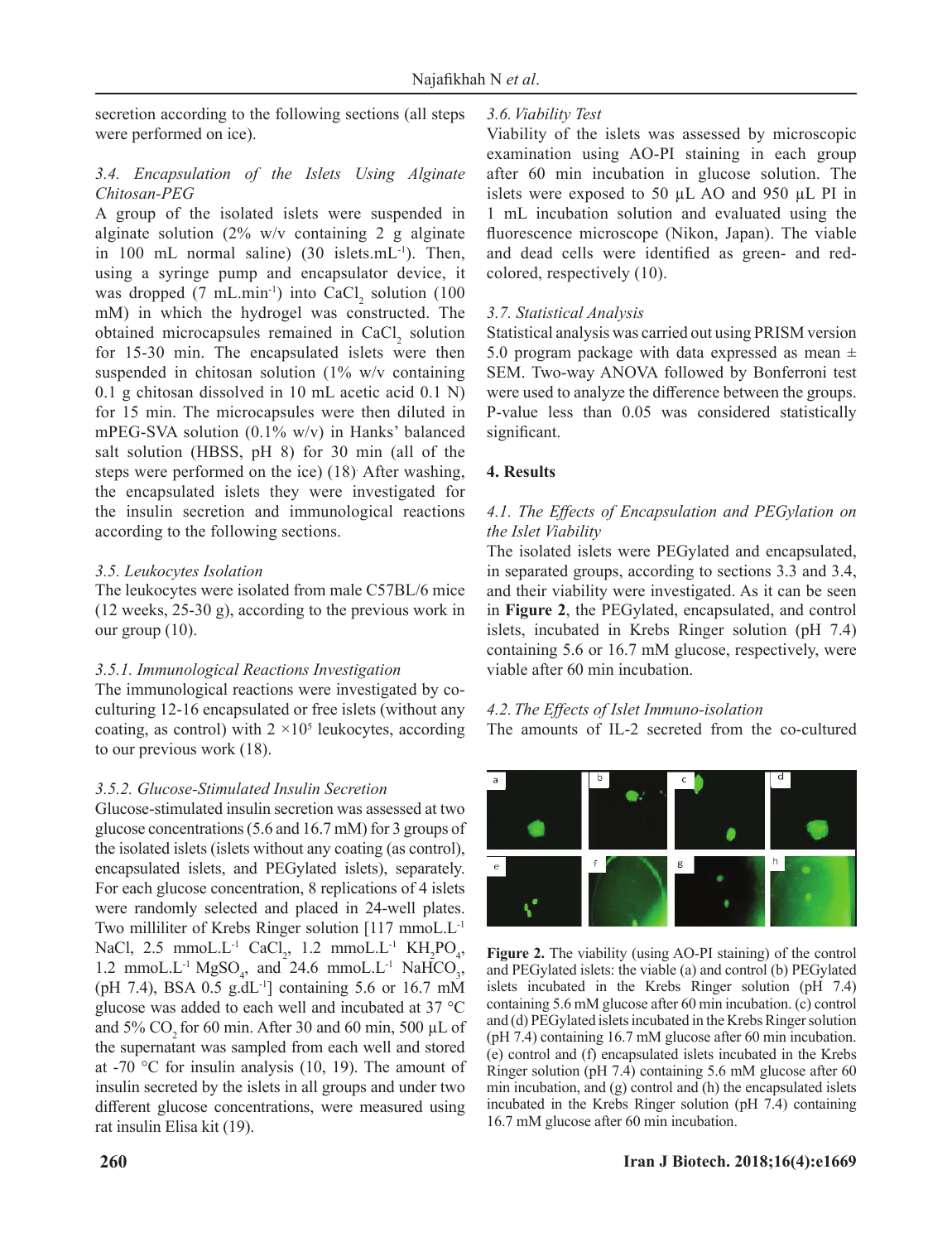

**Figure 3.** The amount of secreted IL-2 from lymphocytes co-cultured with the islets (\*\*\* shows the significant differences).

lymphocytes with the encapsulated islets in alginatechitosan-PEG are presented in Figure 3. According to the results, the amount of IL-2 secretion from the co-cultured lymphocytes with the encapsulated islets after 7 days is approximately 38% lower than that of co-cultured lymphocytes with the free islets. The immunoprotection of PEGylated islets has also been investigated in another study where it has shown a decrease in the IL-2 secretion in comparison to the free islets, as well (17).

# *4.3.The Effect of PEGylation and Encapsulation on Insulin Secretion*

According to section 3.7, glucose-stimulated insulin

secretion was assessed at two glucose concentrations (5.6 and 16.7 mM) for 3 groups of the isolated islets. Insulin secretion from the PEGylated, encapsulated, and control groups are shown in **Figure 4**. In the presence of 16.7 mM glucose, insulin secretion from the PEGylated and encapsulated groups were significantly ( $p < 0.001$ ) higher than that of 5.6 mM after 30 and 60 min incubation. Also, the PEGylated and encapsulated groups secreted insulin similar to the control group at 30 and 60 min (approximately 2.5- 3.0 folds higher for 16.7 mM in all groups). Two-way ANOVA showed no significant differences between insulin secretions from the PEGylated and encapsulated with control islets induced when glucose at 5.6 and 16.7 mM concentrations were used after 30 and 60 min, respectively. The trends in insulin secretion from the PEGylated and encapsulated islets were similar to the control group.

## **5. Discussion**

The present study shows the effect of islets encapsulation in the alginate-chitosan-PEG on IL-2 secretion by lymphocytes co-cultured with islets as well as insulin secretion by the encapsulated islets. In the previous studies, Aghajani-Lazarjani *et al.* (10) have reported the efficiency of mPEG-SPA and mPEG-SC as immunoisolation systems and showed that both activated mPEGs can protect islets from the host immune system. They showed that mPEG-SC is more desirable than mPEG-SPA due to its easier synthesis



**Figure 4.** Insulin secretion (pmol/islet.time) from the PEGylated and encapsulated groups compared to the naked islets group in the presence of 5.6 and  $16.7 \text{ mM}$  glucose concentrations: (Naked islets at 5.6 mM glucose, naked islets at 16.7 mM glucose, PEGylated islets at 5.6 mM glucose, PEGylated islets at 16.7 mM glucose, encapsulated islets at 5.6 mM glucose, and encapsulated islets at 16.7 mM glucose) (\*\*\* shows the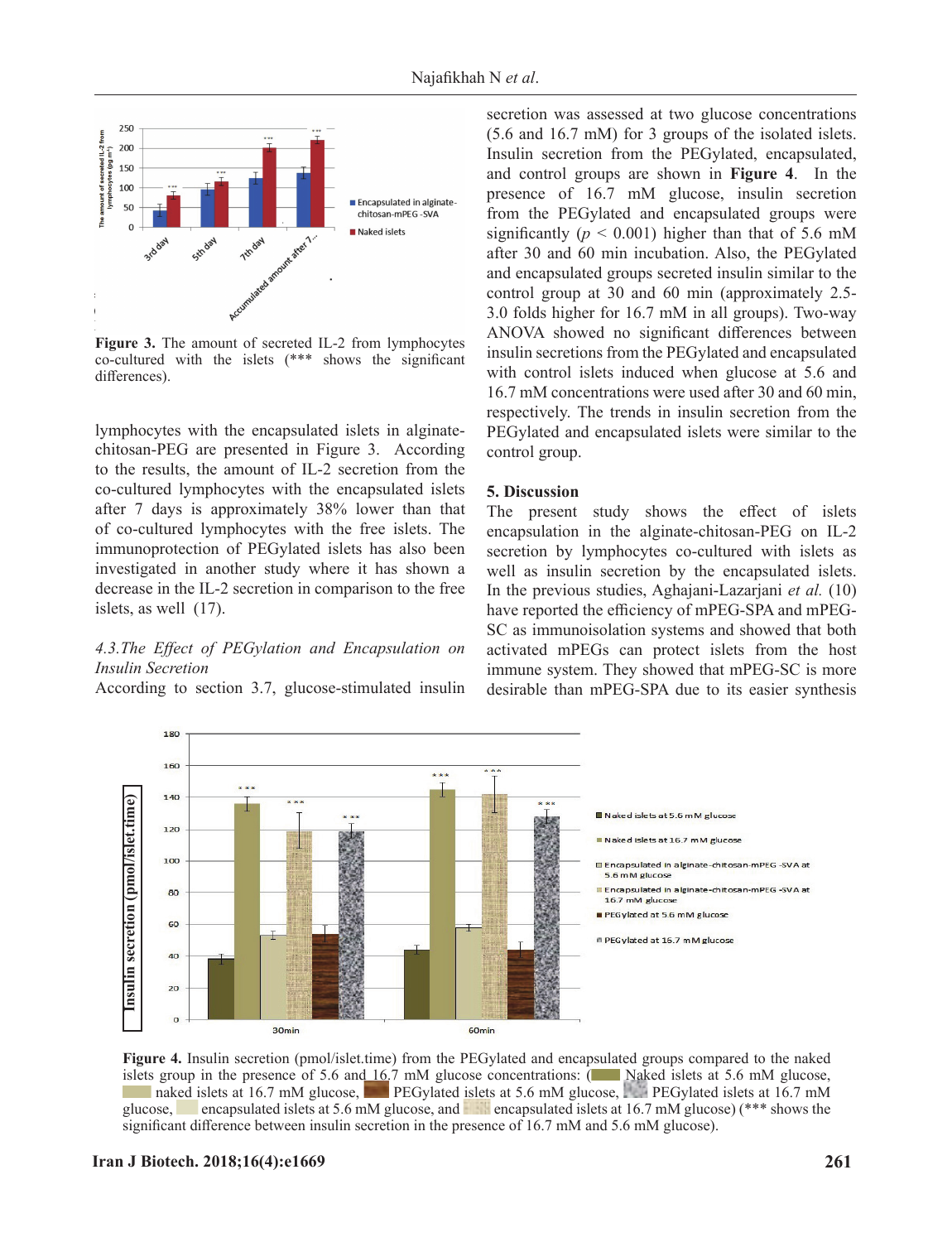process. Schneider *et al.* (20) have shown that two layers of the microcapsules using alginate and chitosan can decrease IL-2 secretion and the host's immune stimulation compared to alginate microcapsules. In the previous study (18) We showed 61.9% decrease in the IL-2 secretion against the encapsulated islets in the alginate-PLO-mPEG-SVA as a novel immunoisolation system using a combination of two different methods of the encapsulation and PEGylation compared to the free islets. The results of the present study show that islets encapsulated in the alginate-chitosan-mPEG-SVA as an immunoisolation system, co-cultured with the lymphocytes, significantly decreases IL-2 secretion from lymphocytes; about 38% less than that co-cultured with the free islets, under the same condition. Also, the viability test showed that the three layer encapsulated islets do not damage the islets as all the islets were alive after encapsulation process.

The immunoisolation systems in addition to protection of the islets against the host immune system should also support their natural functions. This indicates that immunoisolation systems should prepare enough space to transfer glucose, insulin, and other essential nutrients. Korbutt *et al* (21) induced alginate-encapsulated islets at two different glucose concentrations; at 2.8 mM and 16.7 mM, respectively. Their results showed that the alginate capsules had no effect on insulin secretion from the encapsulated islets. Thus, the encapsulated islets can sense glucose as well as control islets. Also, Schneider *et al* (20) showed that encapsulated islets using alginate-chitosan for encapsulation can release insulin at different glucose concentration; exactly similar to the control islets. Panza *et al* (2) considered the efficiency of PEG-isocyanate as an immunoisolation system for the islets and reported that the islets in PEG-isocyanate, in addition to stability, can respond to different glucose concentrations. Aghajani-Lazarjani *et al* (10) exposed the PEGylated islets with mPEG-SPA and mPEG-SC to the different glucose concentrations separately in order to investigate islets function and showed that islets can sensitively respond to the glucose concentrations and release of insulin exactly similar to the free islets. They reported that the difference between insulin secretion from the PEGylated and the free islets was not significant after 60 min incubation.

In the present study, to investigate the performance of islets encapsulated in either alginate-chitosan-mPEG or PEGylated with the mPEG-SVA and in the presence of different glucose concentrations, the amount of insulin secreted from the islets was measured. The PEGylated islets using mPEG-SVA and encapsulated islets in the alginate-chitosan-mPEG exposed to different glucose concentrations could respond to the glucose concentration and release insulin exactly similar to the PEGylated islets with mPEG-SPA and mPEG-SC and retain their biological function. Also, glucose sensitivity for all of the three groups (control, PEGylated with mPEG SVA and encapsulated in alginate-chitosanmPEG SVA) were similar to each other and could release insulin depending on the sensed glucose concentrations (16.7 and 5.6 mM) after 30 and 60 min. It was shown that three layers of alginate-chitosan-mPEG-SVA have enough space to transfer the essential nutrients as well as insulin. On the other hand, the immune test showed that this kind of immunoisolation system could protect the islets against the host immune system.

## **6. Conclusions**

The present study has investigated the effect of encapsulation and PEGylation on the glucose sensitivity of the isolated islets in addition to the insulin release from the encapsulated, PEGylated, and free islets. Insulin release from all of the groups showed that encapsulation and PEGylation have no negative effect on the insulin secretion and glucose sensitivity of the isolated islets. Therefore, these two immunoprotective methods cannot affect the natural function of the islets of Langerhans. Also, it was found that the encapsulated islets in the alginate-chitosan-mPEG-SVA, as an immunoisolation system co-cultured with lymphocytes, have significantly decreased IL-2 secretion from the lymphocytes at about 38% less than that of co-cultured with the free islets under the same condition.

#### **References**

- 1. Gaglia JL, James Shapiro AM, Gordon CW. Islet transplantation: Progress and challenge. *Arch Med Res*. 2005;**36**(3):273-280. doi: 10.1016/j.arcmed.2005.03.014.
- 2. [Panza JL,](http://www.ncbi.nlm.nih.gov/pubmed/?term=Panza JL%5BAuthor%5D&cauthor=true&cauthor_uid=10817268) [Wagner WR,](http://www.ncbi.nlm.nih.gov/pubmed/?term=Wagner WR%5BAuthor%5D&cauthor=true&cauthor_uid=10817268) [Rilo HL,](http://www.ncbi.nlm.nih.gov/pubmed/?term=Rilo HL%5BAuthor%5D&cauthor=true&cauthor_uid=10817268) [Rao RH](http://www.ncbi.nlm.nih.gov/pubmed/?term=Rao RH%5BAuthor%5D&cauthor=true&cauthor_uid=10817268), [Beckman EJ](http://www.ncbi.nlm.nih.gov/pubmed/?term=Beckman EJ%5BAuthor%5D&cauthor=true&cauthor_uid=10817268), [Russell](http://www.ncbi.nlm.nih.gov/pubmed/?term=Russell AJ%5BAuthor%5D&cauthor=true&cauthor_uid=10817268) [AJ](http://www.ncbi.nlm.nih.gov/pubmed/?term=Russell AJ%5BAuthor%5D&cauthor=true&cauthor_uid=10817268). Treatment of rat pancreatic islets with reactive PEG. *Biomaterials*. 2000;**21**(11):1155-1164.
- 3. Wilson JT, Chaikof EL. [Challenges and emerging technologies](http://www.sciencedirect.com/science/article/pii/S0169409X07002396) in the immunoisolation [of cells and tissues](http://www.sciencedirect.com/science/article/pii/S0169409X07002396). *Adv Drug Deliv Rev*. 2008;**60**(2):124-145. doi: [10.1016/j.addr.2007.08.034.](https://dx.doi.org/10.1016%2Fj.addr.2007.08.034)
- 4. American Diabetes Association. Diagnosis and classification of diabetes mellitus. *Diabetes Care*.2004;**1**:5-10. doi: [10.2337/](https://dx.doi.org/10.2337%2Fdc10-S062) [dc10-S062](https://dx.doi.org/10.2337%2Fdc10-S062).
- 5. Teramura Y, Iwata H. Bioartificial pancreas: Microencapsulation and conformal coating of islet of Langerhans. *Adv Drug Deliv Rev*. 2010;**62**(7):827-840.
- 6. [Beck J](http://www.ncbi.nlm.nih.gov/pubmed/?term=Beck J%5BAuthor%5D&cauthor=true&cauthor_uid=17518605), [Angus R,](http://www.ncbi.nlm.nih.gov/pubmed/?term=Angus R%5BAuthor%5D&cauthor=true&cauthor_uid=17518605) [Madsen B,](http://www.ncbi.nlm.nih.gov/pubmed/?term=Madsen B%5BAuthor%5D&cauthor=true&cauthor_uid=17518605) [Britt D](http://www.ncbi.nlm.nih.gov/pubmed/?term=Britt D%5BAuthor%5D&cauthor=true&cauthor_uid=17518605), [Vernon B,](http://www.ncbi.nlm.nih.gov/pubmed/?term=Vernon B%5BAuthor%5D&cauthor=true&cauthor_uid=17518605) [Nguyen KT](http://www.ncbi.nlm.nih.gov/pubmed/?term=Nguyen KT%5BAuthor%5D&cauthor=true&cauthor_uid=17518605). Islet encapsulation: strategies to enhance islet cell functions. *Tissue Eng*. 2007;**13**(3):589-599. doi: 10.1089/ten.2006.0183.
- 7. [De Vos P,](http://www.ncbi.nlm.nih.gov/pubmed/?term=de Vos P%5BAuthor%5D&cauthor=true&cauthor_uid=16879864) [Faas MM,](http://www.ncbi.nlm.nih.gov/pubmed/?term=Faas MM%5BAuthor%5D&cauthor=true&cauthor_uid=16879864) [Strand B,](http://www.ncbi.nlm.nih.gov/pubmed/?term=Strand B%5BAuthor%5D&cauthor=true&cauthor_uid=16879864) [Calafiore R](http://www.ncbi.nlm.nih.gov/pubmed/?term=Calafiore R%5BAuthor%5D&cauthor=true&cauthor_uid=16879864). [Alginate-based](http://www.sciencedirect.com/science/article/pii/S0142961206006004) microcapsules for immunoisolation [of pancreatic islets](http://www.sciencedirect.com/science/article/pii/S0142961206006004). *Biomaterials*. 2006;**27**(32):5603-5617. doi: 10.1016/j. biomaterials.2006.07.010.